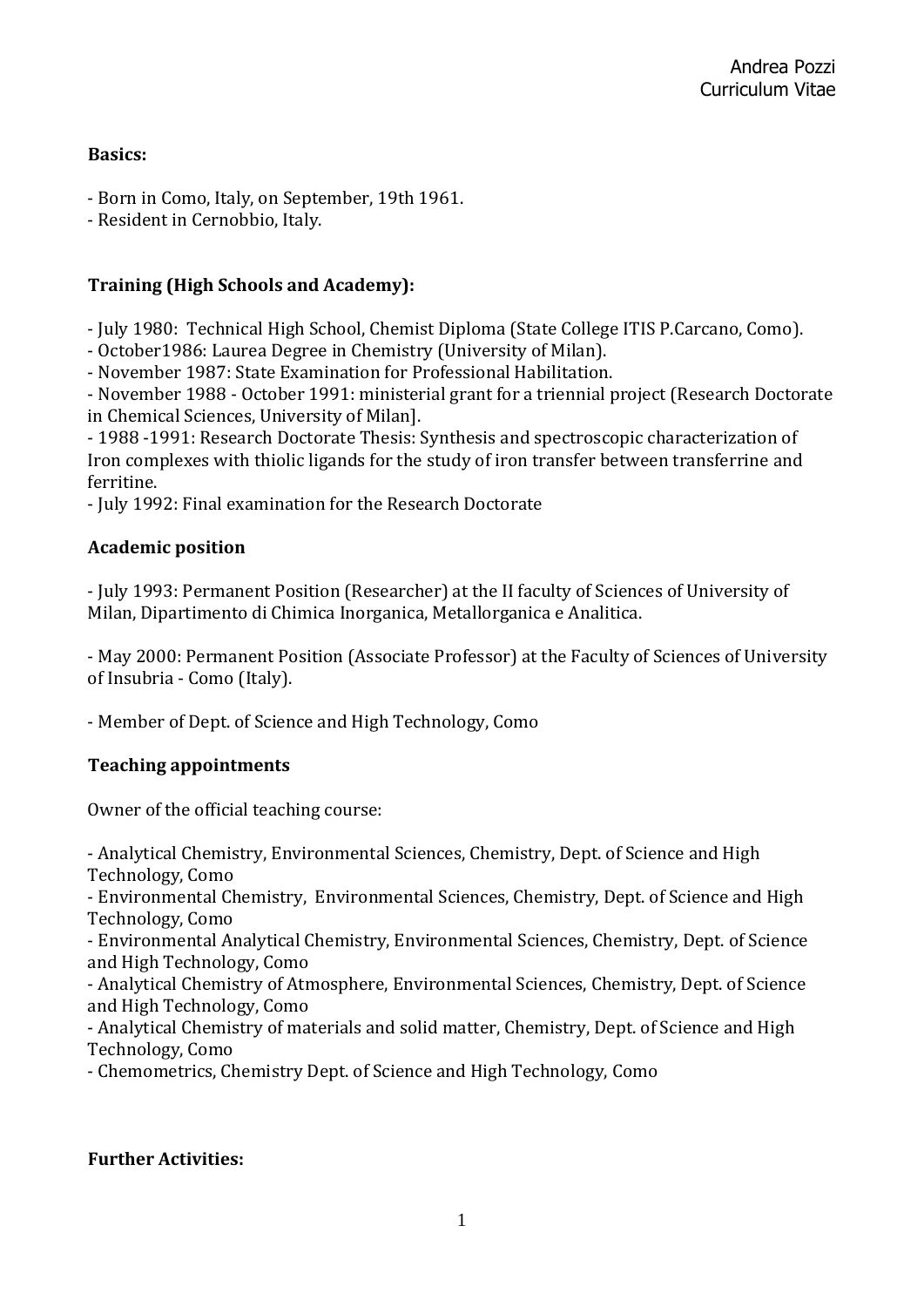#### Past activities

Member of board of directors of University of Insubria Member of board of directors of Tecnobiochip s.c.a.r.l, Milan, Italy Project leader of "L'Arte dello Stucco nel Parco dei Magisteri Cumacini delle Valli e dei Laghi: valorizzazione, conservazione e promozione. PIC INTERREG III A Italia-Svizzera 2000-2006.

#### Current Activities

PRNA - MAISARS- Monitoring Antarctic Ice Sheet using Advanced Remote Sensing Systems, Local coordinator, Uninsubria Unit.

#### Scientific Activities

Andrea Pozzi is Associate Professor of Analytical Chemistry at the Sciences and High Technology Department of the University of Insubria. His research activity is focused on the development of new analytical methodologies for the analysis and speciation of metals and inorganic species in environmental matrices (ice, snow, melting water, surface water and sediment) and environmental hazardous samples (atmospheric particulate, fly-ash and waste waters) as they are sources of important environmental contaminants. The analytical approach is multidisciplinary, with specific attention to the definition of the best sample treatment, the improvement of analytical techniques detection limit, the control of interferences. Chemical information is studied together with the physical and geological ones through a chemometric approach in order to investigate correlations and to have a complete view of the studied environmental system. His scientific activity is documented by more than 40 printed publications.

Prof. Andrea Pozzi

 $M_{\circ}$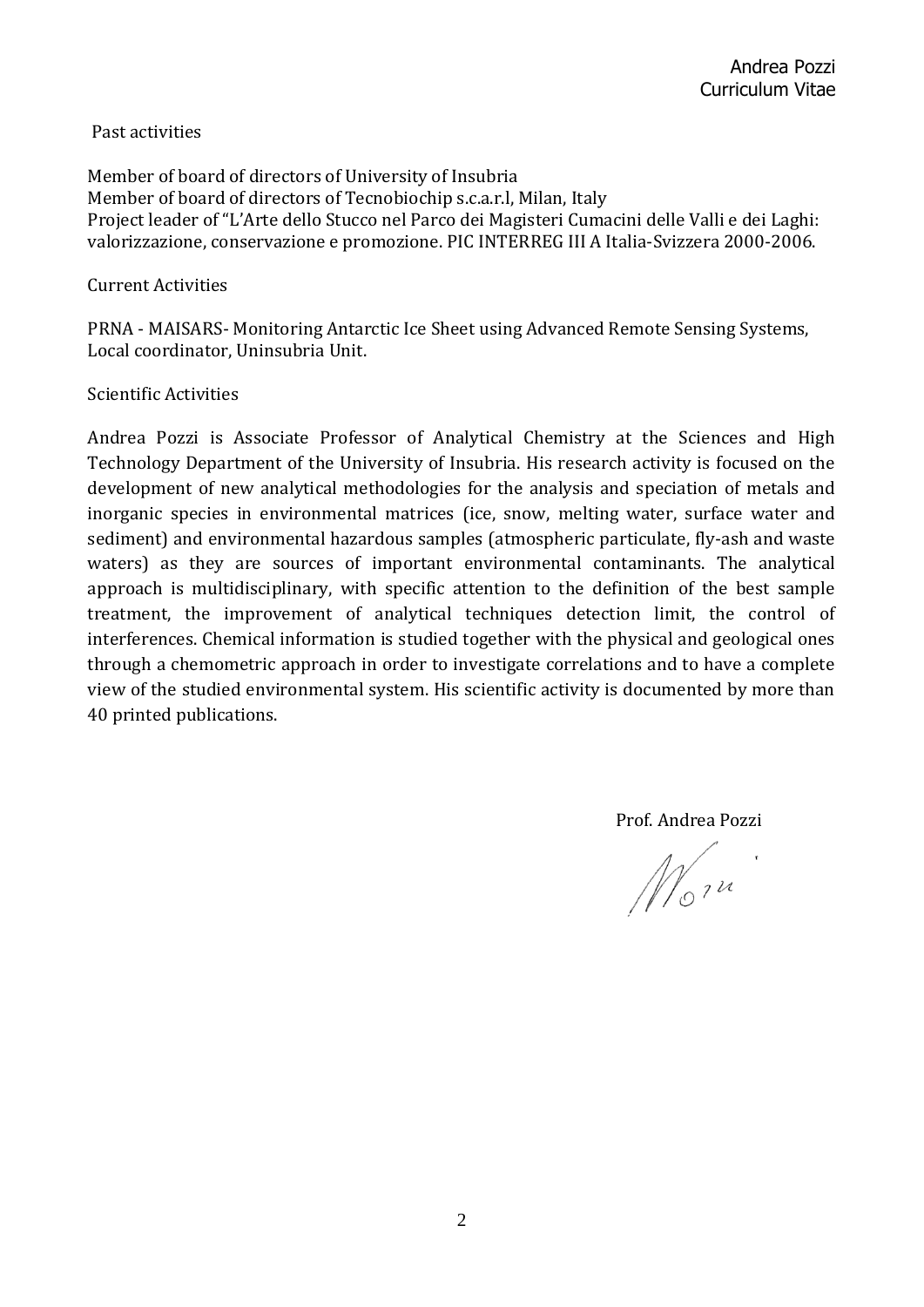- *1.* F.Cariati, F.Bonomi, S.Iametti, D.M.Kurtz, S.Pagani, A.Pozzi, U.Russo and R.Zanoni, *Characterization of Fe(III), Ni(II) and Hg(II) derivatives of d,l-dihydrolipoate and d,ldihydrolipoamide.* Rec.Trav.Chim.,106, 425 (1987)
- *2.* S.Pagani, F.Bonomi, P.Caracino, A.Pozzi and F.Cariati, *Interaction of transferrin with dihydrolipoate and dihydroliamide complexes.* J. Inorganic Biochemistry,36, 190 (1989)
- *3.* G.Ciani, A.Sironi, M.Moret, S.Bruni, F.Cariati, A.Pozzi, T.Manfredini, L.Menabue and G.C.Pellacani, *Flexibility in coordinative behavior of propane-1,3-diamine toward Zn(II) and Cd(II) halides: M(1,3pn)2X2 (M = Zn,Cd; X = Cl,Br,I)* Inorg.Chim.Acta,158, 9 (1989)
- *4.* N.Masciocchi, A.Sironi, M.Moret, S.Bruni, F.Cariati, A.Pozzi, T.Manfredini, L.Menabue and A.Benedetti, *Coordinative capabilities of substitued propane-1.3-diamine: Zn(II) halide adducts of 2,2 dimethylpropane-1,3-diamine* Inorg.Chim.Acta,159, 173 (1989)
- 5. F.Morazzoni, A.Pozzi, M.Rossi, R.Scotti and N.Ravasio *Cyanato copper(II) complexes with pyridine: synthesis and characterization of two isomeric forms* Inorg.Chim.Acta, 175, 277 (1990)
- 6. S.Bruni, F.Cariati, A.Pozzi, L.P.Battaglia and A.Bonamartini Corradi *Synthesis and spectroscopic properties of halocadmates(II): crystal and molecular structure of a new tribromo[N-benzylpiperazinium] cadmium(II) compound* Inorg.Chim.Acta, 183, 221 (1991)
- 7. G.Ciani, N.Masciocchi, A.Sironi, S.Bruni, F.Cariati, A.Pozzi, L.Forti, T.Manfredini and L.Menabue *Coordinative capabilities of propane-1.3-diamine: spectroscopic and structural properties of a complex of formula [Cd(pnH)4Cl2]Cl4* Inorg.Chim.Acta,189, 13 (1991)
- 8. T.Glowiak, H.Kozlowski, L.Strinna Erre, B.Gulinati, G.Micera, A.Pozzi and S.Bruni *Polymeric complexes of 3-hydroxy-4-methoxy- and 3-methoxy-4-hydroxybenzoic acids. Crystal structure of the linear-chain complex of Co(II) with 3-hydroxy-4-methoxybenzoic acid* J. Coord. Chem., 25, 75 (1992)
- 9. F.Bonomi, S.Pagani, F.Cariati, A.Pozzi, G.Crisponi, F.Cristiani, A.Diaz and R.Zanoni *Synthesis and characterization of metal derivatives of dihydrolipoic acid and dihydrolipoamide* Inorg.Chim.Acta, 192, 237 (1992)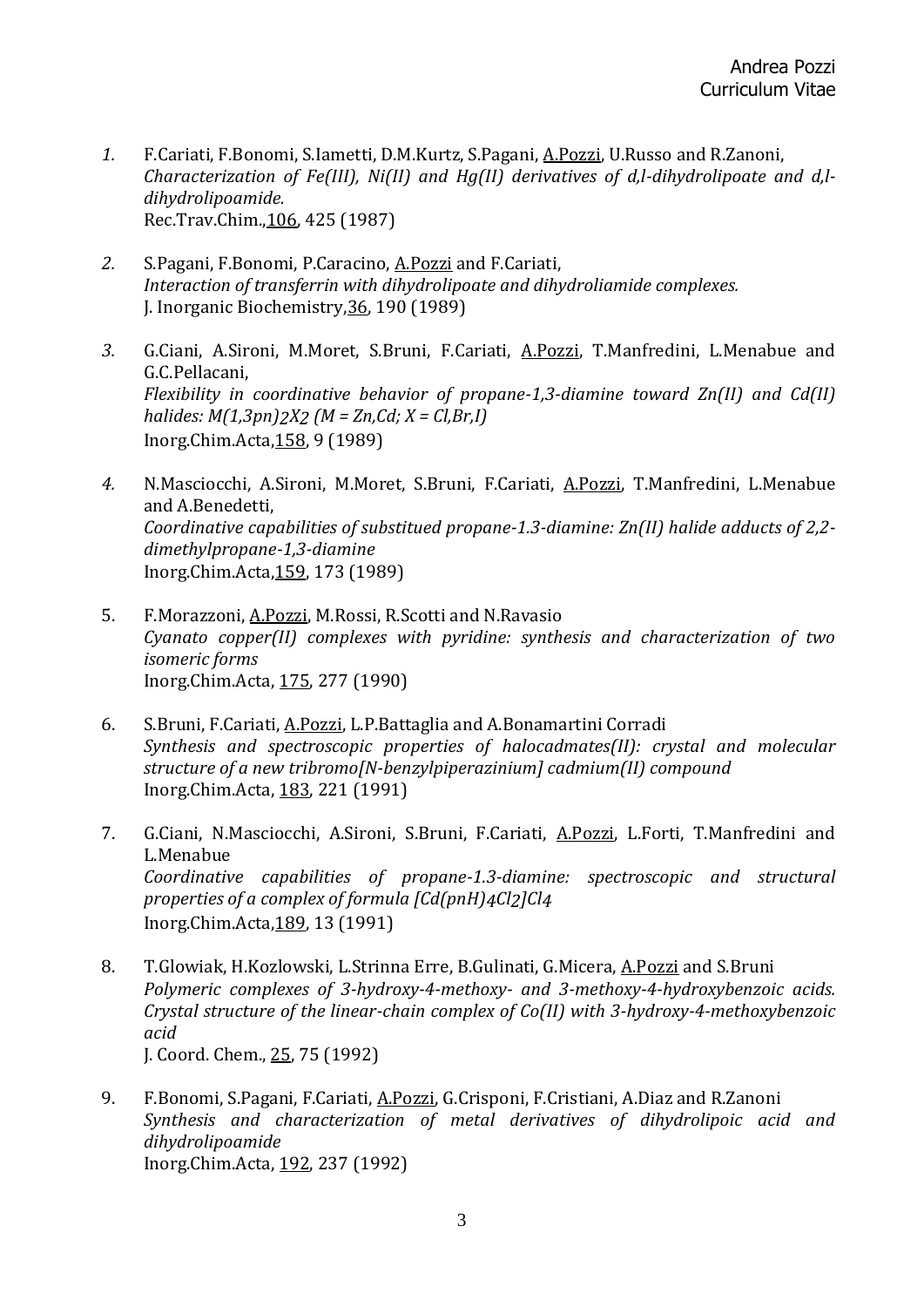- 10. F.Bonomi, F.Cariati, G.Crisponi,F.Cristiani, V.Nurchi, S.Pagani, A.Pozzi, R.Zanoni and U.Russo *Synthesis and characterization of iron derivatives of dihydrolipoic acid and dihydrolipoamide* Inorg.Chim.Acta, 195, 109 (1992)
- 11. N.Masciocchi, M.Moret, A.Sironi, S.Bruni, F.Cariati, A.Pozzi, T.Manfredini, L.Menabue and G.C.Pellacani *Structural and spectroscopic correlations in cadmium(II) halide complexes of 2,2 dimetylpropane-1,3-diamine* Inorg.Chem.,31, 1401 (1992)
- 12. F.Morazzoni, F.Monzini, A.Pozzi, A.V.Bedini, A.Gramaglia, F.Milani, M.Palazzi, G.Ravasi and S.Villa. *Pharmacokinetics of free and total platinum species after prolonged venous infusion of cisplatin and concurrent radiation therapy for lung carcinoma.* Molecular Oncology and Clinical Applications, 359 (1993)
- 13. G.Alessandrini, L.Toniolo, F.Cariati, A.Pozzi *The problem of colour provenance of Angera dolostone in monuments.* Science and Technology for Cultural Heritage, 2, 11 (1993)
- 14. P.Rivaro, R.Frache, A.Mazzucotelli, F.Cariati and A.Pozzi *Spectroscopic evaluation of interactions among trace elements and biogenic carbonates in the marine environment.* Analyst, 119, 2485 (1994)
- 15. S.Bruni, F.Cariati, A.Pozzi, L.Toniolo *Calcium Oxalate Films on the Façade Stones of S. Paolo Converso Church in Milan.* Proceedings of the II International Symposium on the Oxalate Films in the Conservation of Works of Art, editi da M. Realini e L. Toniolo, Milano 1996, p. 149.
- 16. G.Alessandrini, L.Toniolo, F.Cariati, G.Daminelli, S.Polesello, A.Pozzi, A.M.Salvi *A black paint on the façade of a renaissance building in Bergamo (Italy).* Studies in Conservation, 41, 193 (1996)
- 17. L.Toniolo, F.Cariati, S.Polesello, A.Pozzi *The mural paintings of S. Andrea in Melzo (Italy): analytical investigation of pigmented layers.* Proceedings of the VIII International Congress on Deterioration and Conservation of Stone, Vol.1, 1655 (1996) – Berlin, Germany 30.9-4.10.1996
- 18. A.Pasini, R.P.Ferrari, S.Lanfranconi, A.Pozzi, E.Laurenti, M.Moroni *Metal complexes of quadridentate Schiff bases which can form a four-membered chelate ring.* Inorg.Chim.Acta, 266, 1 (1997)
- 19. S.Bruni, F.Cariati, P.Fermo, A.Pozzi, L.Toniolo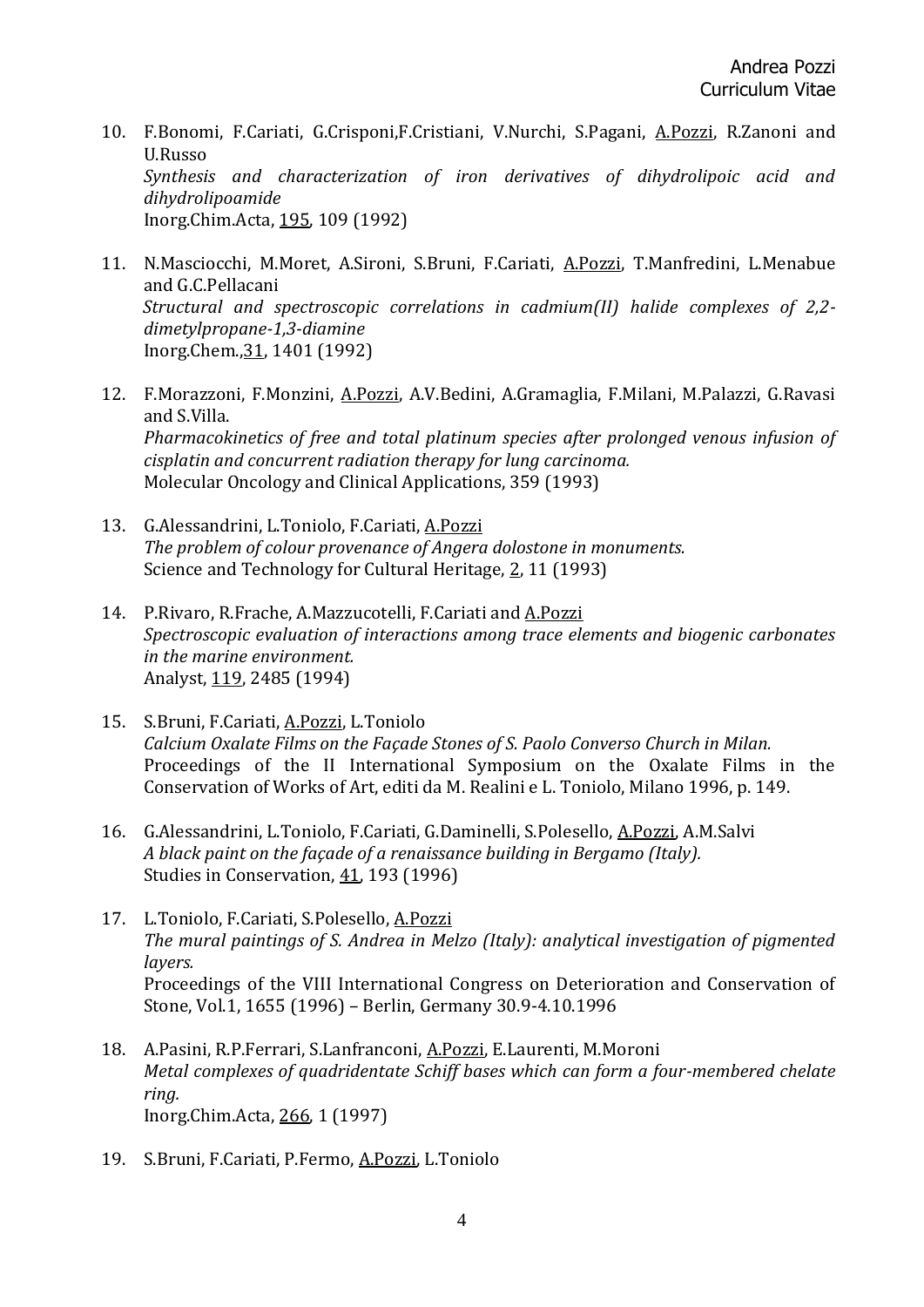*Characterization of ancient magnesian mortars coming from northern Italy.* Thermochimica Acta, 321, 161 (1998)

- 20. A.Pozzi, P.Fermo, A.Marino, F.Cariati *Analytical characterization of inorganic suspended matter in the Milan urban aerosol by micro-FTIR spectroscopy.* Annali di Chimica, 89, 387 (1999)
- 21. P.Fermo, F.Cariati, A.Pozzi, F.Demartin, M.Tettamanti, E.Collina, M.Lasagni, D.Pitea, ·O.Pugliesi, U.Russo *The analytical characterization of municipal solid waste incinerator fly ash: methods and preliminary results.* Fresenius J Anal Chem 365, 666–673, (1999)
- 22. C.Dossi, S.Recchia, A.Pozzi, A.Fusi, V.Dal santo, G.Moretti *In situ analytical investigation of redox behaviour of Cu-ZMS-5 catalysts* Phys. Chem. Chem. Phys., 1, 4515-4519 (1999)
- 23. F.Cariati, L.Rampazzi, L.Toniolo, A.Pozzi *Calcium oxalate films on stone surfaces: experimental assessment of the chemical formation.* Studies in Conservation 45, 180-188, (2000).
- 24. A.Pozzi, F.Cariati, P.Fermo, V.Consonni, R.Todeschini *Analytical characterisation of inorganic suspended matter in the Milan urban aerosol by micro FT-IR spectroscopy (part II).* Annali di Chimica, 90, 413-421, (2000).
- 25. P.Fermo, F.Cariati, A.Pozzi, M.Tettamanti, E.Collina, M.Lasagni, D.Pitea. *The analytical characterization and speciation of a municipal solid waste incinerator: part II* Fresenius' J Anal Chem, 366, 267, (2000).
- 26. S.Recchia, D.Monticelli, A.Pozzi, L.Rampazzi, C.Dossi *On the effect of catalyst status in the quantitative determination of platinum in Pt-Sn/MgO materials.* Fresenius J. Anal. Chem., 369, 403, (2001).
- 27. C.Dossi, D.Monticelli, A.Pozzi, S.Recchia, L.Vezzoli *A calibration curve at 2000 meters (a.s.l.): alpine valleys as field laboratories for teaching environmental monitoring to undergraduate students.* Annali di Chimica, 92, 407-416, (2002).
- 28. A.Pozzi, D.Monticelli, S.Recchia, A.Farina, C.Greci, C.Dossi *Trace determination of Ni and Cd in standard matrixes for ISO textile leaching tests.* Annali di Chimica 92,485-489, (2002).
- 29. A.Pozzi, S.Recchia, D.Monticelli, C.Dossi, L.Rampazzi, P.Curi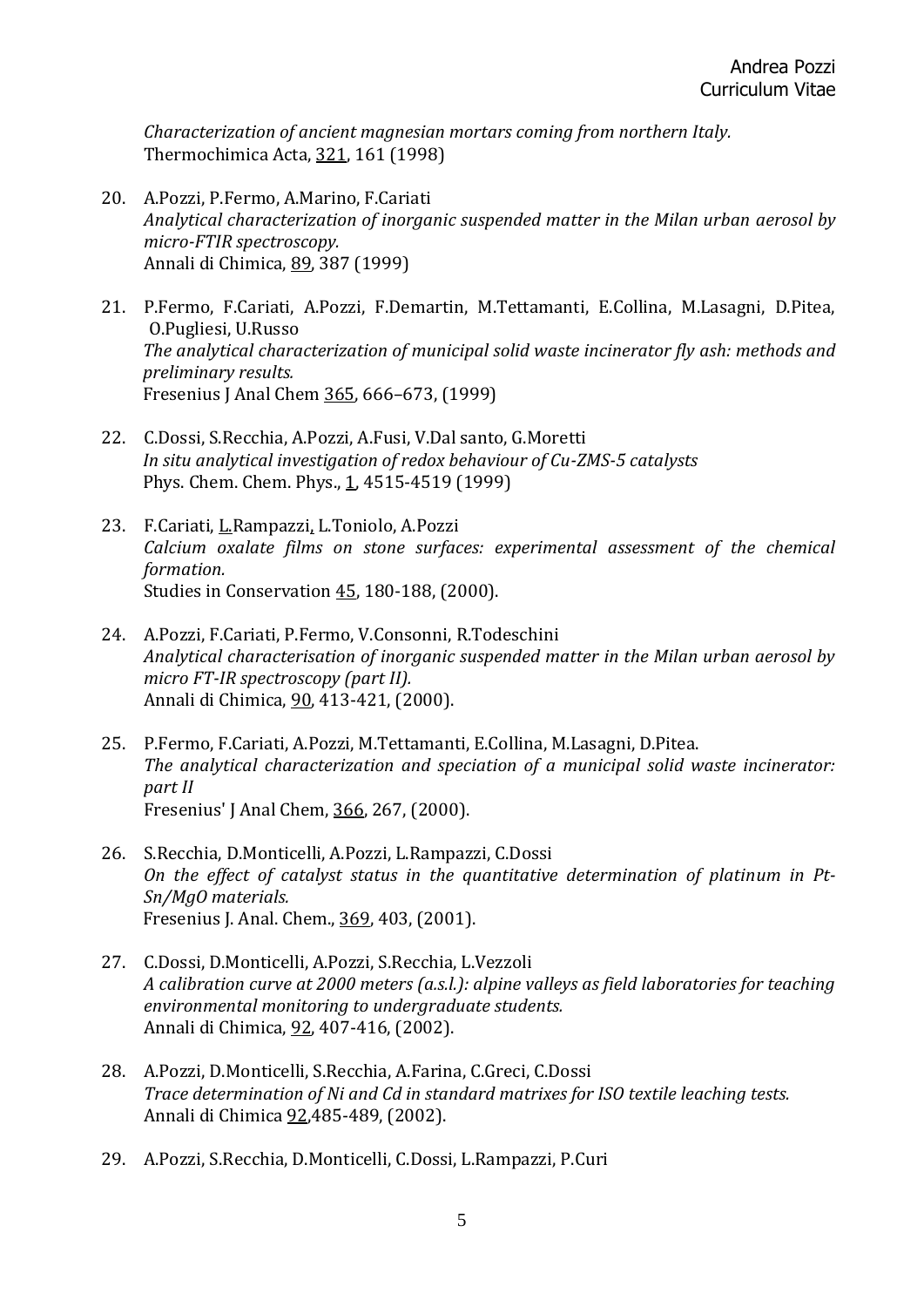*Ultra trace determination of Pt and Rh in wastewater and gully-pot sediments from a low polluted area.* Annali di Chimica, 93, 181-186, (2003).

- 30. A.Viganò, C.Dossi, U.Mattana, S.Martin, D.Monticelli, A.Pozzi *The Marmolada Glacier: an investigation of natural weathering and anthropic pressure through chemical analysis of melting water and ice.* Geografia Fisica e Dinamica Quaternaria, 26, 71-75, (2003).
- 31. C.Dossi, A.Pozzi, S.Recchia, A.Fusi, R.Psaro, V.Dal Santo *An organometallic route to mono and bimetallic Pt and Pt-Pd catalysts supported on magnesium oxide: thernoanalytical investigation and catalytic behavior in MCP conversion.* Journal of Molecular Catalysis A: Chemical, 204–205, 465–472, (2003).
- 32. D.Monticelli, C.M.G. van den Berg, A. Pozzi, C. Dossi *Copper speciation in glacial stream waters of Rutor glacier (Aosta Valley, Italy)* Aust. J. Chem., 57, 945, (2004)
- 33. Dossi C, Pozzi A, Recchia S, et al. *Rejuvenating old computerized spectrometric instrumentation: Discussion of two case histories* Annali di Chimica, 94, 155, (2004)
- 34. D., Monticelli, R. Psaro, A. Pozzi, C. Dossi, S. Recchia *Differential pulse voltammetric determination of tin in the presence of noble metals,*  Anal. Bioanal. Chem. 383(1) (2005), 115-121
- 35. [Dossi, Carlo;](http://csaweb109v.csa.com/ids70/p_search_form.php?field=au&query=dossi+carlo&log=literal&SID=eb1e2856e7dbd989e15ddba489c0796f) [Vigano, Alfio;](http://csaweb109v.csa.com/ids70/p_search_form.php?field=au&query=vigano+alfio&log=literal&SID=eb1e2856e7dbd989e15ddba489c0796f) [Martin, Silvana;](http://csaweb109v.csa.com/ids70/p_search_form.php?field=au&query=martin+silvana&log=literal&SID=eb1e2856e7dbd989e15ddba489c0796f) [Monticelli, Damiano;](http://csaweb109v.csa.com/ids70/p_search_form.php?field=au&query=monticelli+damiano&log=literal&SID=eb1e2856e7dbd989e15ddba489c0796f) *Pozzi*[, Andrea](http://csaweb109v.csa.com/ids70/p_search_form.php?field=au&query=pozzi+andrea&log=literal&SID=eb1e2856e7dbd989e15ddba489c0796f) *[An investigation of water and ice chemistry in a fast-retreating glacier in the Dolomites](http://csaweb109v.csa.com/ids70/view_record.php?id=3&recnum=0&log=from_res&SID=eb1e2856e7dbd989e15ddba489c0796f)  [\(NE Italy\); the Fradusta Glacier](http://csaweb109v.csa.com/ids70/view_record.php?id=3&recnum=0&log=from_res&SID=eb1e2856e7dbd989e15ddba489c0796f)* Geografia Fisica e Dinamica Quaternaria, vol.29, no.1, pp.113-119, 2006
- 36. Bugini, R; Della Torre, S; Pozzi, A; Rampazzi, L; Sansonetti, A *Classification of multi-layered plaster in St. Abbondio Cloister at Como, Italy: an analytical tool for architectural archaeology* MATERIALES DE CONSTRUCCION, 56 (282): 5-16 APR-JUN 2006
- 37. Rampazzi, L; Pozzi, A; Sansonetti, A; Toniolo, L; Giussani, B *A chemometric approach to the characterisation of historical mortars* CEMENT AND CONCRETE RESEARCH, 36 (6): 1108-1114 JUN 2006
- 38. Giussani, B; Dossi, C; Monticelli, D; Pozzi, A; Recchia, S *A chemometric approach to the investigation of major and minor ion chemistry in Lake Como (Lombardia, Northern Italy)* ANNALI DI CHIMICA, 96 (5-6): 339-346 MAY-JUN 2006
- 39. Dossi, C ; Carugati, G; Credaro, A; Gambillara,R ; Martin, S; Monticelli, D; Pozzi, A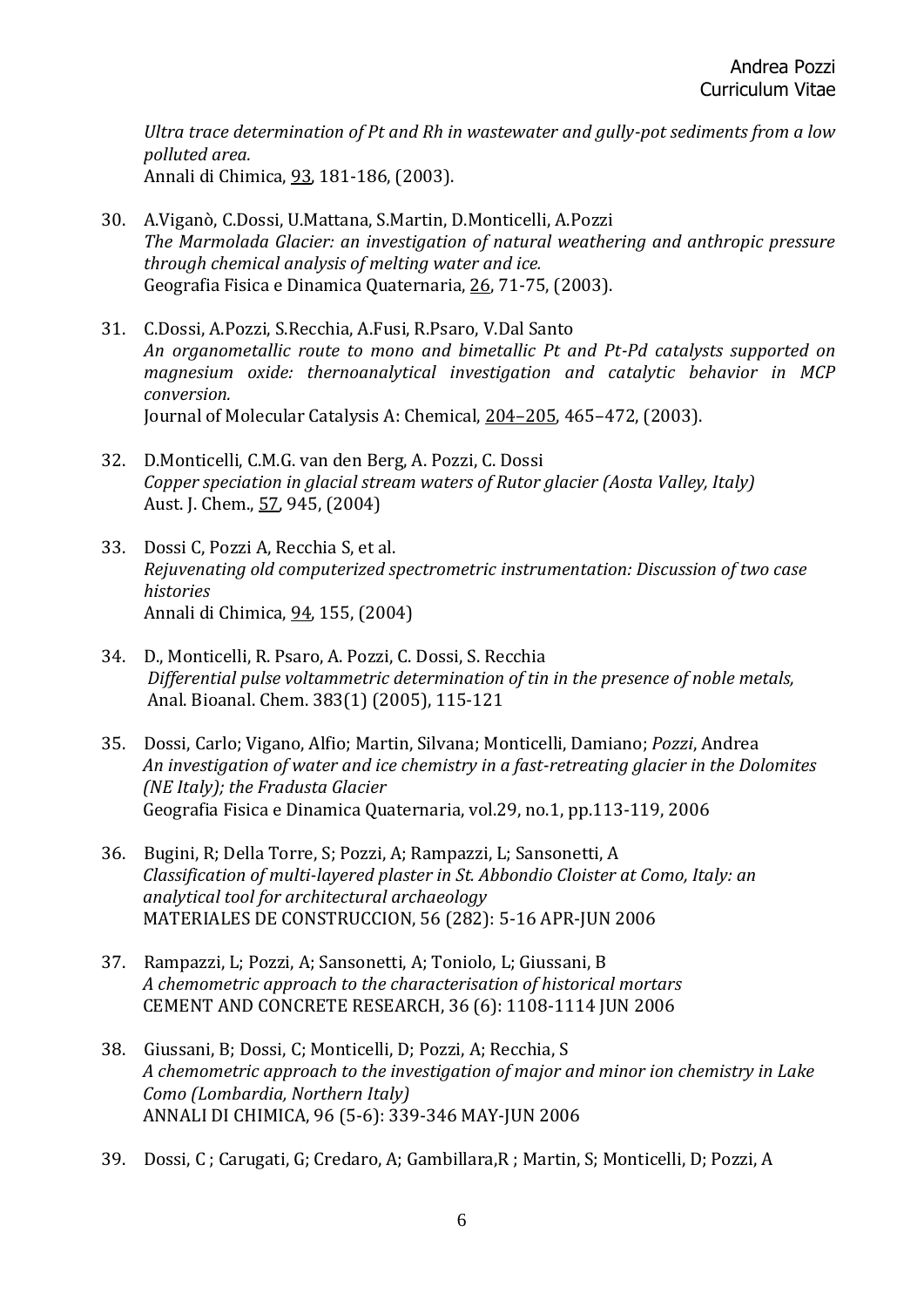*Release and speciation of uranium in low-ionic-strength groundwaters at an abandoned uranium mine in Val Vedello (Orobic Alp-Italy) by adsorptive cathodic stripping voltammetry* INTERNATIONAL JOURNAL OF ENVIRONMENTAL ANALYTICAL CHEMISTRY, 87 (5), 361-373, 2007

- 40. Dossi, C; Ciceri, E; Giussani, B; Pozzi, A; Galgaro, A; Viero, A; Vigano, A *Water and snow chemistry of main ions and trace elements in the karst system of Monte Pelmo massif (Dolomites, Eastern Alps, Italy)* MARINE AND FRESHWATER RESEARCH, 58 (7),649-656, 2007
- 41. Giussani, B; Monticelli, D; Gambillara, R; Pozzi, A; Dossi, C *Three-way principal component analysis of chemical data from Lake Como watershed* MICROCHEMICAL JOURNAL, 88 (2): 160-166, 2008
- 42. CICERI E, GIUSSANI B, A. POZZI, DOSSI C, RECCHIA S (2008). *Problems in the application of the three-step BCR sequential extraction to low amounts of sediments: an alternative validated route.*  TALANTA, vol. 76, p. 621-626, 2008, ISSN: 0039-9140
- 43. Rampazzi L., Giussani B., Rizzo B., Corti C., Pozzi A., Dossi C. (2010). *Monuments as sampling surfaces of recent traffic pollution.*  ENVIRONMENTAL SCIENCE AND POLLUTION RESEARCH INTERNATIONAL, vol. DOI 10.1007/s11356-010-0363-6, p. DOI 10.1007/s11356-010-0363-6, ISSN: 0944-1344
- 44. D. MONTICELLI, A. POZZI, E. CICERI, GIUSSANI B (2011). *Interpreting complex trace element profiles in sediment cores from a multi-basin deep lake: the western branch of Lake Como.*  INTERNATIONAL JOURNAL OF ENVIRONMENTAL ANALYTICAL CHEMISTRY, vol. 91, p. 213-229, ISSN: 0306-7319
- 45. D. Monticelli, A. Pozzi, A. Credaro, C. Dossi (2012). *An electroanalytical approach to the understanding of copper exportation in glaciated catchments.* ELECTROANALYSIS, vol. 24, p. 807-812, ISSN: 1040-0397

Partecipazione a Congressi

## **C1**

A.Mazzucotelli, P.Rivaro, R.Frache, F.Cariati, A.Pozzi *Interazione tra carbonati di origine biogena e metalli in tracce nell'ambiente marino* X CONGRESSO NAZIONALE DIVISIONE DI CHIMICA ANALITICA 16 - 19 Settembre 1991 Torino

#### **C2**

F.Cariati, A.Ori, A.Pozzi, A.Polesello *Caratterizzazione spettroscopica FTIR di perossiacilnitrati* XI CONGRESSO NAZIONALE DI CHIMICA ANALITICA 12 - 16 Settembre 1994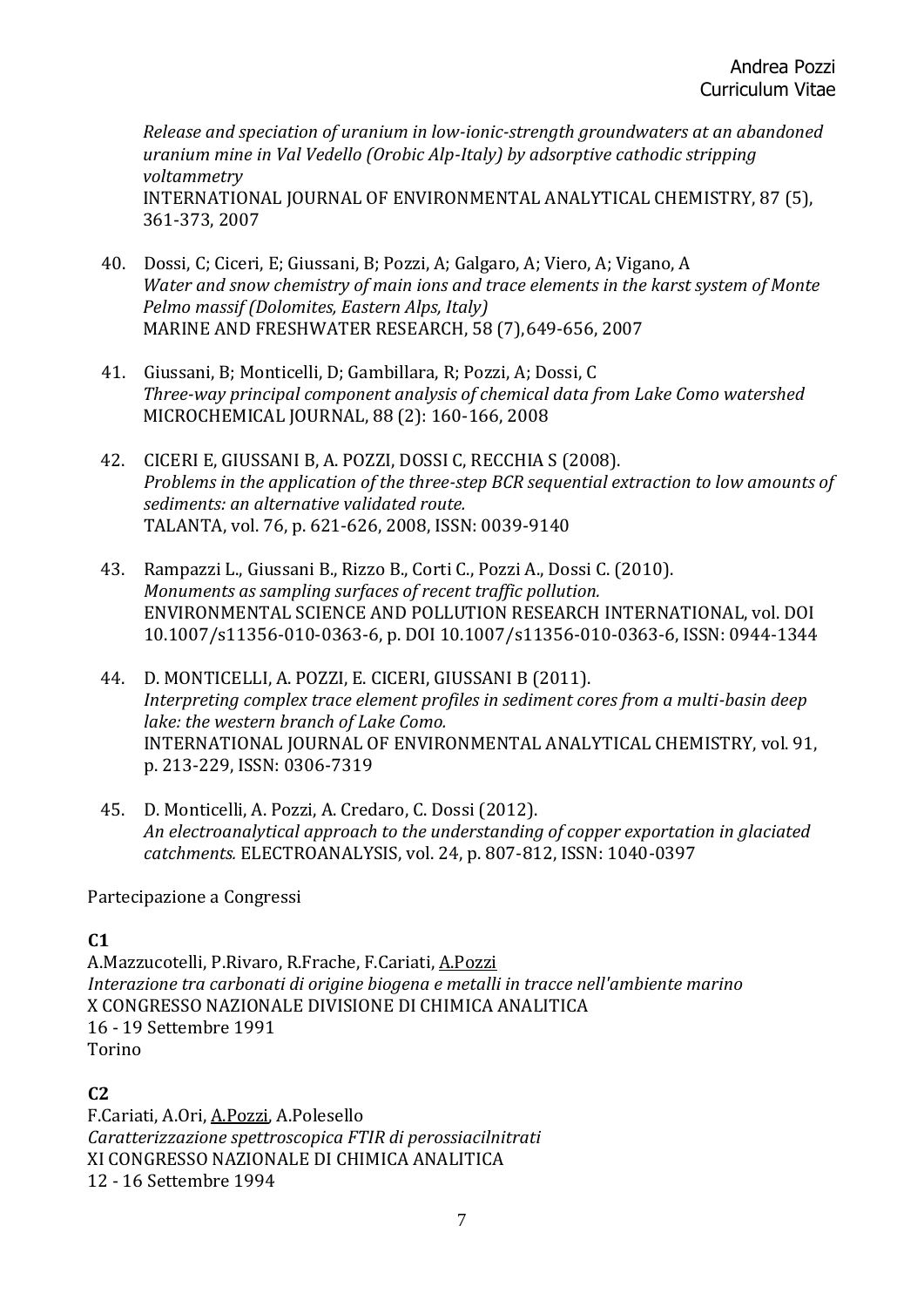## Cagliari

### **C3**

G.Alessandrini, F,Cariati, S.Iacopini, S.Polesello, A.Pozzi *Applicazione delle tecniche analitiche e spettroscopiche allo studio di dipinti murali* XI CONGRESSO NAZIONALE DI CHIMICA ANALITICA 12 - 16 Settembre 1994 Cagliari

## **C4**

S. Bruni, F. Cariati, A. Pozzi, L. Toniolo *Calcium Oxalate Films on the Façade Stones of S. Paolo Converso Church in Milan* II INTERNATIONAL SYMPOSIUM ON THE OXALATE FILMS IN THE CONSERVATION OF WORK OF ART Aprile 1996 Milano

## **C5**

G. Alessandrini, S. Bruni, F. Cariati, S. Polesello, A. Pozzi, L. Toniolo *Infrared and raman microspectroscopies for the analysis of ionrganic pigments in old paintings and decorations* VII Meeting on SYNTHESIS AND METHODOLOGIES IN INORGANIC CHEMISTRY Dicembre 1996 Bressannone

## **C6**

C.Dossi, A.Pozzi, S.Recchia *Strategie di "upgrading" e rivalorizzazione di strumentazioni analitiche obsolete: il ruolo del chimico analitico* XV CONGRESSO NAZIONALE DI CHIMICA ANALITICA 27/9-1/10 1999 Mondello (PA)

## **C7**

S. Recchia, D. Monticelli, A. Pozzi, C. Dossi *Determinazione voltammetrica dello stagno in catalizzatori a base di metalli nobili* XX CONGRESSO NAZIONALE SCI 4-9 giugno 2000 Rimini.

## **C8**

C. Dossi, S.Recchia, A. Pozzi, R. Psaro, V. Dal Santo, L. Lietti, E. Tronconi, I. Nova *Caratterizzazione in-situ di catalizzatori TOYOTA per l'abbattimento dinamico di NOx mediante tecniche DRIFT-MS e chemiometriche* XX CONGRESSO NAZIONALE SCI 4-9 giugno 2000 Rimini.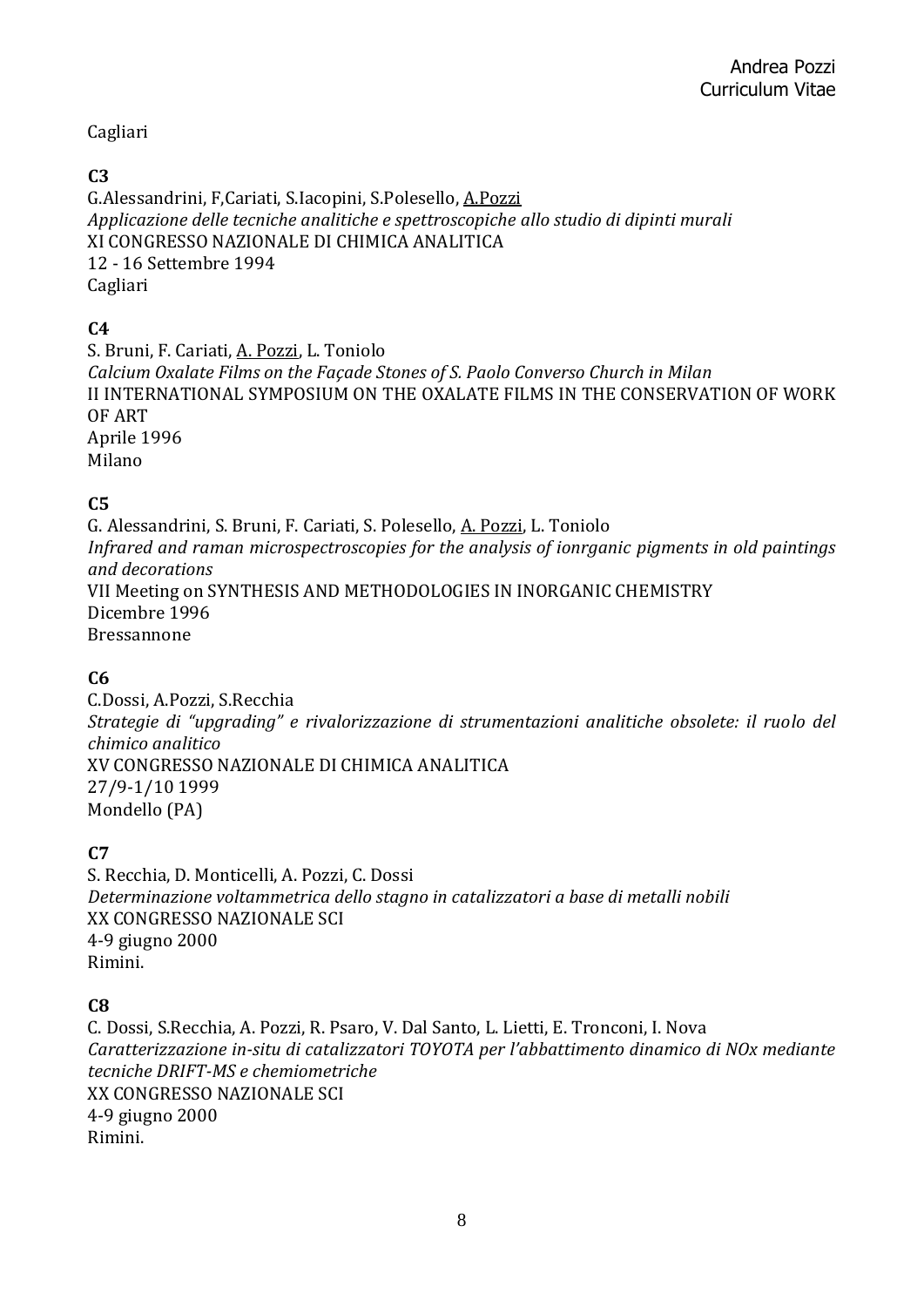**C9**

V. Dal Santo, A. Fusi, I. Nova, A. Pozzi, R. Psaro, S. Recchia, L. Lietti, E. Tronconi and C. Dossi *In situ characterisation of DeNOx "Toyota" catalysts (Pt-Ba/Al2O3) by DRIFT-MS* AIZ GIC 2000 1-5 ottobre 2000 Ravello

# **C10**

Pozzi, D. Monticelli, C. Greci, S. Recchia, C. Dossi *Rilascio di metalli pesanti da manufatti tessili: aspetti analitici* CONVEGNO NAZIONALE " TERZO MILLENNIO: IL FUTURO DELLA CHIMICA ANALITICA NEL CONTROLLO ALIMENTARE ED AMBIENTALE" 22-24 febbraio 2001 Roma

# **C11**

Dossi, D. Monticelli, A. Pozzi, S. Recchia, L. Vezzoli *Una retta di calibrazione a 2000 metri: un'esperienza didattica di monitoraggio chimico analitico di ghiaccio ed acque superficiali in alta Valtellina (SO)* CONVEGNO NAZIONALE " TERZO MILLENNIO: IL FUTURO DELLA CHIMICA ANALITICA NEL CONTROLLO ALIMENTARE ED AMBIENTALE" 22-24 febbraio 2001 Roma

## **C12**

B. Giussani, V. Dalsanto, A. Pozzi, S. Recchia, C. Dossi *Applicazioni chemiometriche ed analisi DRIFT-MS* V SEMINARIO NAZIONALE DI SPETTROSCOPIA ANALITICA 9-11 aprile 2001 Gargnano

# **C13**

S. Recchia, A. Pozzi, D. Monticelli, C. Dossi, A. Fusi *Utilizzo di tecniche accoppiate DRIFTS-MS per lo studio dei materiali* V SEMINARIO NAZIONALE DI SPETTROSCOPIA ANALITICA 9-11 aprile 2001 Gargnano

# **C14**

S. Recchia, S. Costenaro, D. Monticelli, A. Pozzi, C. Dossi, R. Psaro *Studio multivariato delle interferenze da metalli nobili sulla scarica voltammetrica dello stagno: determinazione indiretta del platino in tracce* XVI CONGRESSO NAZIONALE DI CHIMICA ANALITICA 24-28 settembre 2001 Portonovo (AN).

## **C15**

C. Dossi, D. Monticelli, A. Pozzi, L. Rampazzi, L. Toniolo, R. Verga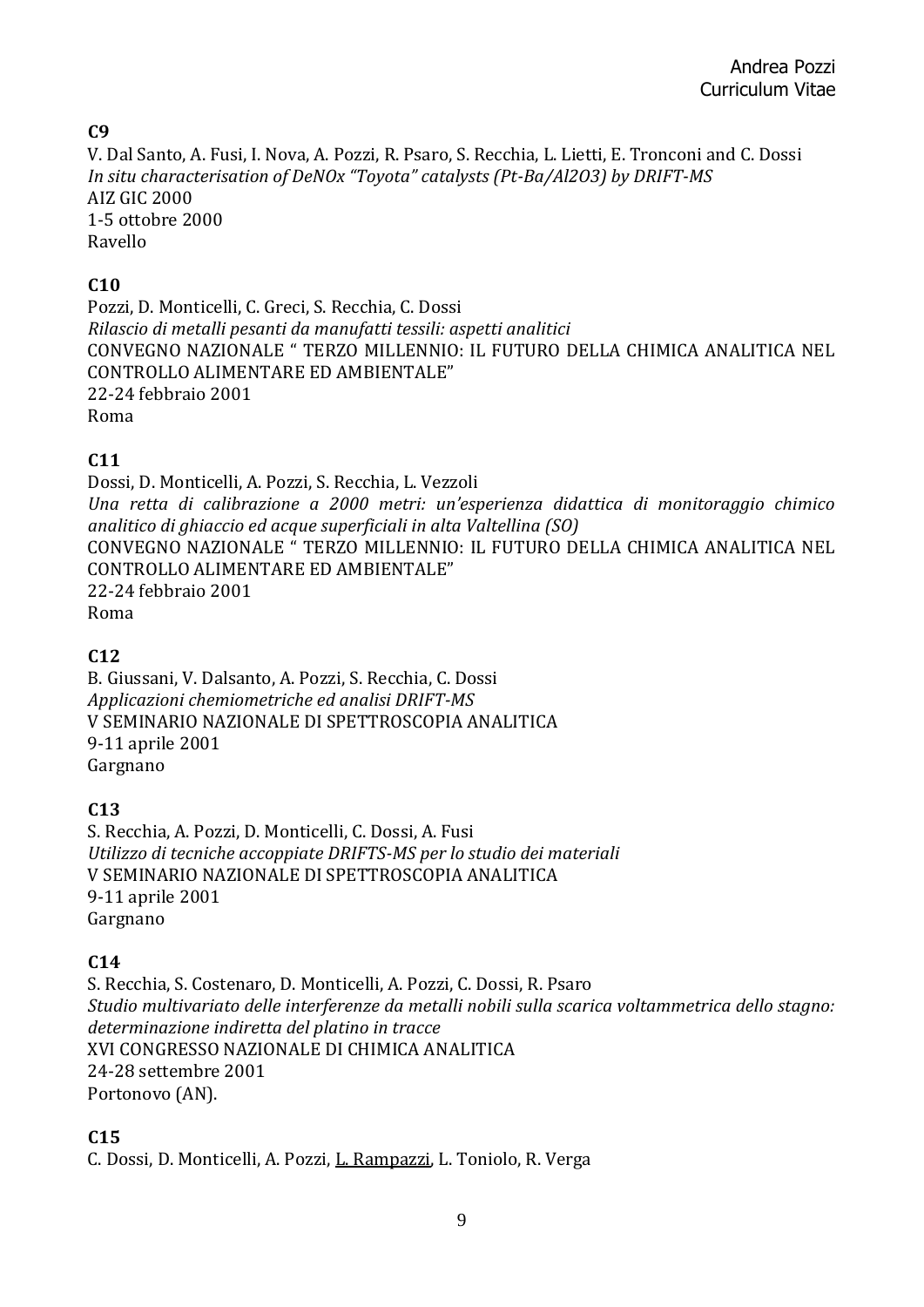*Chemical characterisation of ancient and restoration mortars* 3rd INTERNATIONAL CONGRESS ON "SCIENCE AND TECHNOLOGY FOR THE SAFEGUARD OF CULTURAL HERITAGE IN THE MEDITERRANEAN BASIN" 9-14 luglio 2001 Alcalà (Spain)

## **C16**

C. Dossi, P. Curi, D. Monticelli, A. Pozzi, L. Rampazzi, S. Recchia *Metodologie elettroanalitiche per la determinazione di metalli nobili in traccia in matrici ambientali: il caso di platino e rodio* ALC 2002 "ATTUALITÀ ED INTERDISCIPLINARIETÀ DELLA CHIMICA ANALITICA" 20-22 febbraio 2002 Roma

# **C17**

C.Dossi, D.Monticelli, A.Pozzi, L.Rampazzi, L.Toniolo, R.Verga *Chemometric approach to the chemical characterisation of ancient mortars* 33rd INTERNATIONAL SYMPOSIUM ON ARCHEOMETRY 22-26 aprile 2002 Amsterdam

# **C18**

D. Monticelli, C.M.G. Van den Berg, A. Pozzi, S. Martin, C. Dossi *Determinazione della capacità di complessazione dello ione rame in torrenti glaciali: il caso del torrente Rutor* XVII CONGRESSO NAZIONALE DI CHIMICA ANALITICA 24-28 giugno 2002 Viareggio (Lucca)

## **C19**

C. Dossi, D. Monticelli, G. Carugati, B. Giussani, Pozzi A., L. Rampazzi, S. Recchia. *Indagine chimico-analitica sull'area delle ex miniere di uranio della Val Vedello, Valtellina (SO).*  XXI Congresso Nazionale della Società Chimica Italiana (2003).

## **C20**

C.Dossi, B. Giussani, D. Monticelli, Pozzi A., L. Rampazzi, S. Recchia. *Uno studio preliminare della distribuzione di metalli in traccia nel Lago di Como.*  XXI Congresso Nazionale della Società Chimica Italiana (2003).

# **C21**

D. Monticelli, C. M. G. Van den Berg, Pozzi A., C. Dossi. *Complessazione dello ione rame nel torrente glaciale del ghiacciaio del Rutor. Speciazione e biodisponibilità dei metalli in ecosistemi acquatici.* XXI Congresso Nazionale della Società Chimica Italiana (2003).

## **C22**

D. Monticelli, A. Pozzi, L. Rampazzi, B. Rizzo, L. Toniolo, C. Zerbi, *Effetti dell'inquinamento da traffico veicolare su substrati lapidei* Atti 1° Convegno Nazionale sul Particolato Atmosferico-Problematiche e prospettive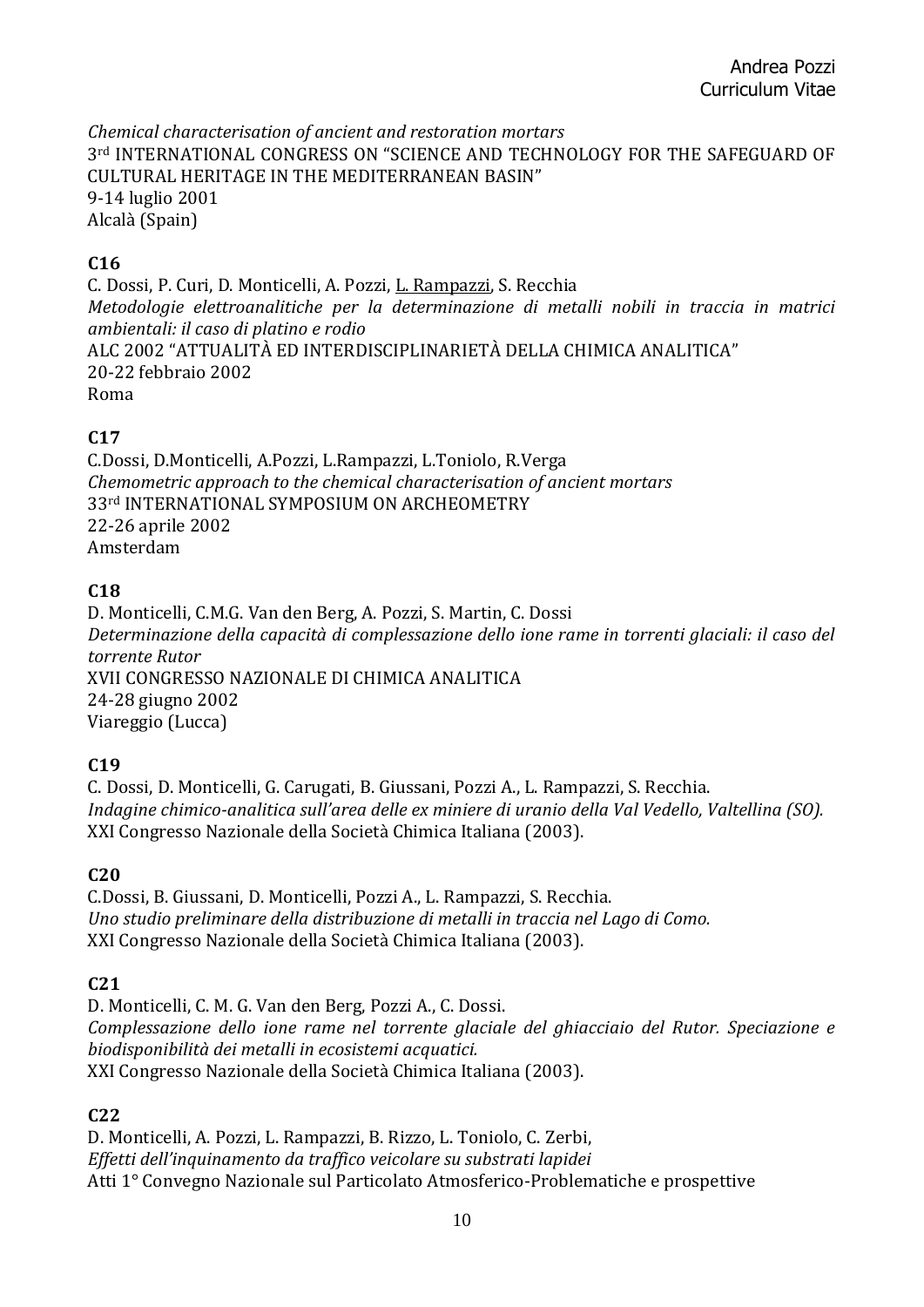Milano, 12-14 maggio 2004.

## **C23**

L.Rampazzi, D. Ponticelli, A.Pozzi, B.Rizzo

*I beni culturali come record di inquinamento*

Atti VIII Congresso Nazionale di Chimica dell'Ambiente e dei Beni Culturali-Governare la complessità con la complessità

Colle di Val d'Elsa (SI, Italy), 8-11 giugno 2004, 58.

# **C24**

C. Dossi, B. Giussani, D. Monticelli, A. Pozzi, L. Rampazzi,

*Distribuzione dello ione uranile nelle acque superficiali della zona mineraria della Val Vedello (SO, Italia)*

Atti VIII Congresso Nazionale di Chimica dell'Ambiente e dei Beni Culturali-Governare la complessità con la complessità,

Colle di Val d'Elsa (SI, Italy), 8-11 giugno 2004, 150.

## **C25**

L. Rampazzi, D. Monticelli, A. Pozzi, B. Rizzo *Monuments as record of recent vehicular pollution* Proceedings of 'EC Cultural Heritage Conference-Sustaining Europe's Cultural Heritage: from Research to Policy', 1-3 settembre 2004, pubblicazione on line.

# **C26**

Gambillara R., Giussani B., Monticelli D., Bernasconi S., Pozzi A., Dossi C. *Distribution of d18O and trace elements in the Lake Como basin: preliminary results.*  32nd International Geological Congress (2004).

## **C27**

Monticelli D., Credaro A., Pozzi A., Dossi C. *Speciazione dello ione rame nelle acque del lago di Como.*  XVIII Congresso Nazionale di Chimica Analitica (2004).

# **C28**

L. RAMPAZZI, E. KELLY, POZZI A., B. RIZZO. (2005). *'Stone surfaces as passive sampler of deposit'.*  10th EuCheMS-DCE International Conference on Chemistry and the Environment. Rimini. 4-7 settembre 2005. (pp. 63).

## **C29**

L. RAMPAZZI, D. CAVALLO, POZZI A., F. PREMOLI, B. RIZZO. (2005). *MONITORING OF PARTICULATE MATTER ON THE LAKE OF COMO (ITALY).*  10TH EUCHEMS-DCE INTERNATIONAL CONFERENCE ON CHEMISTRY AND THE ENVIRONMENT. Rimini. 4-7 settembre 2005. (pp. 35).

## **C30**

L. RAMPAZZI, B. GIUSSANI, POZZI A., A. SANSONETTI, L. TONIOLO. (2005). *CHARACTERIZATION OF HISTORICAL MORTARS: A CHEMOMETRIC APPROACH.*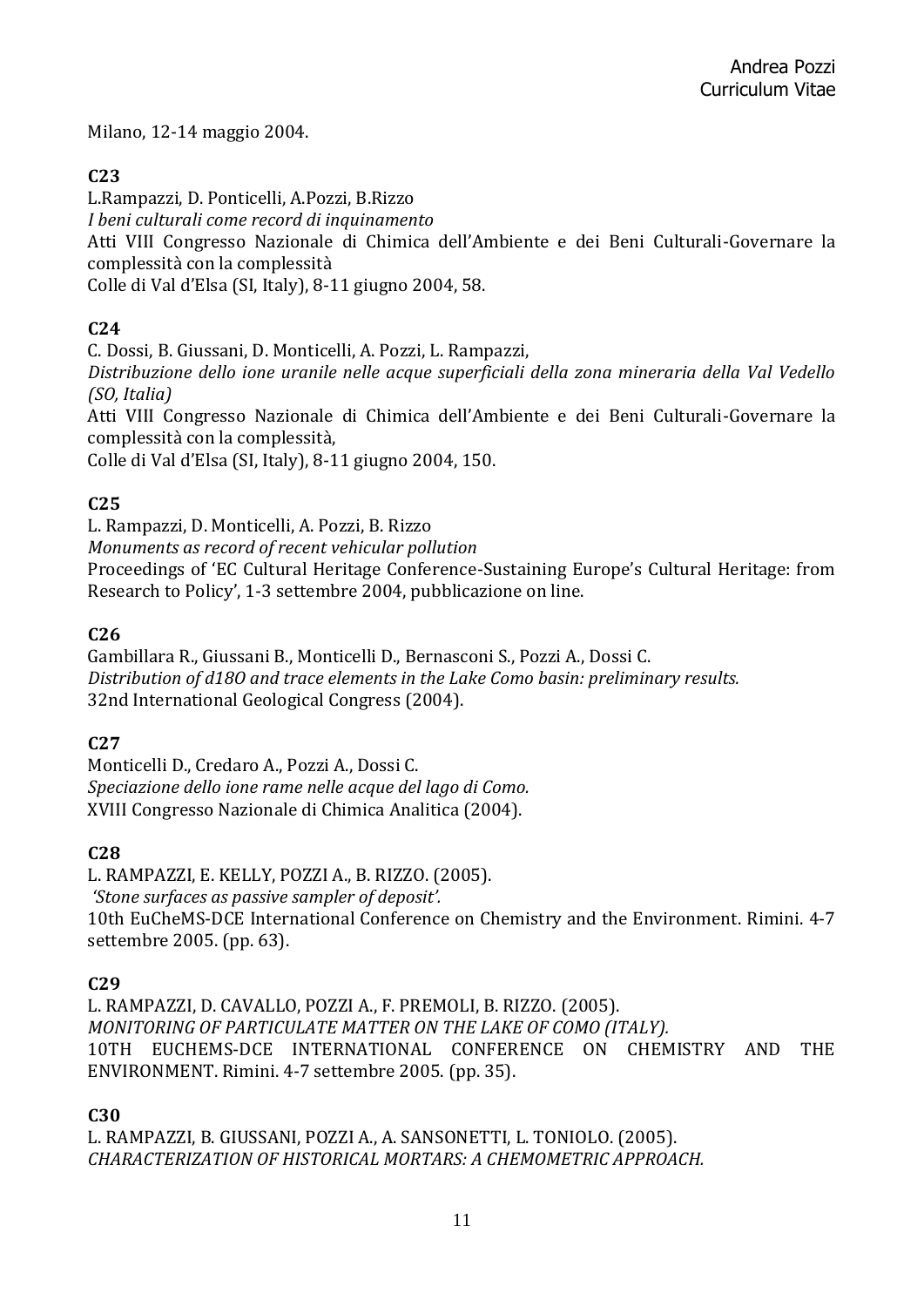10TH EUCHEMS-DCE INTERNATIONAL CONFERENCE ON CHEMISTRY AND THE ENVIRONMENT, RIMINI. Rimini. 4-7 settembre 2005. (pp. 63).

#### **C31**

D. MONTICELLI, E. CICERI, POZZI A., C. DOSSI. (2005). *AUTOMAZIONE DI TECNICHE VOLTAMMETRICHE DI STRIPPING PER L'ANALISI DI METALLI IN TRACCIA.* XIX CONGRESSO DI CHIMICA ANALITICA. PULA (CA). 11-15 Settembre 2005. (pp. 10).

### **C32**

LAURA RAMPAZZI, POZZI A., BIAGIO RIZZO, CHIARA COLOMBO, CLAUDIA CONTI, MARCO REALINI, UGO BARTOLUCCI, MARIA PERLA COLOMBINI. (2006).

*CARATTERIZZAZIONE DI MANUFATTI IN STUCCO PROVENIENTI DALLA VAL D'INTELVI (COMO).* 

XXII CONGRESSO NAZIONALE DELLA SOCIETÀ CHIMICA ITALIANA. Firenze. 10-15 settembre 2006. (pp. 49).

### **C33**

Andrea Pozzi, Damiano Monticelli, Gabriele Carugati, Orlando Vaselli, Francesco Capecchiacci *Optimisation of an analytical protocol for the determination of trace metals in fumarolic condensates: the case of "La Fossa" crater, Volcano Island, Italy;* Euroanalysis XIV, Antwerp, 2007, (pp145)

### **C34**

Dossi C., Castelletti A., Pozzi A., Monticelli D. (2009). Assessment of accuracy and precision in speciation analysis by Competitive Ligand Equilibration with Cathodic Stripping Voltammetric detection. In: -. -. Sorrento (NA), 5 – 10 luglio

## **C35**

Laura Rampazzi, Cristina Corti, Carlo Dossi, Barbara Giussani, Andrea Pozzi, Biagio Rizzo (2009). Assessment of the role of urban monumental surfaces as record of pollution: the case study of the Fontana di Camerlata (Como, Italy) . In: -. 1st International Conference "Planned Conservation of XXth Century . Como, 30-31 Ottobre 2009, p. 242-247, MILANO:Electa, ISBN: 978883707384

## **C36**

Monticelli D., Pozzi A., Dossi C. (2009). Copper exportation from glaciarised catchments. In: -. -. Mainz (Germania), 15 – 18 settembre

## **C37**

Giussani B., Monticelli D., Roncoroni S., Pozzi A., Dossi C. (2009). Investigation of environmental data from Lake Como Basin and watershed (Italy) by multivariate data analysis methods. In: -. -. Stockholm (Svezia), 14–17 giugno

## **C38**

RONCORONI S, GIUSSANI B., BERI A., POZZI A. (2009). Modeling spatial and temporal variations of tropospheric data in Lake Como area (Italy) during the period 1992-2007 using